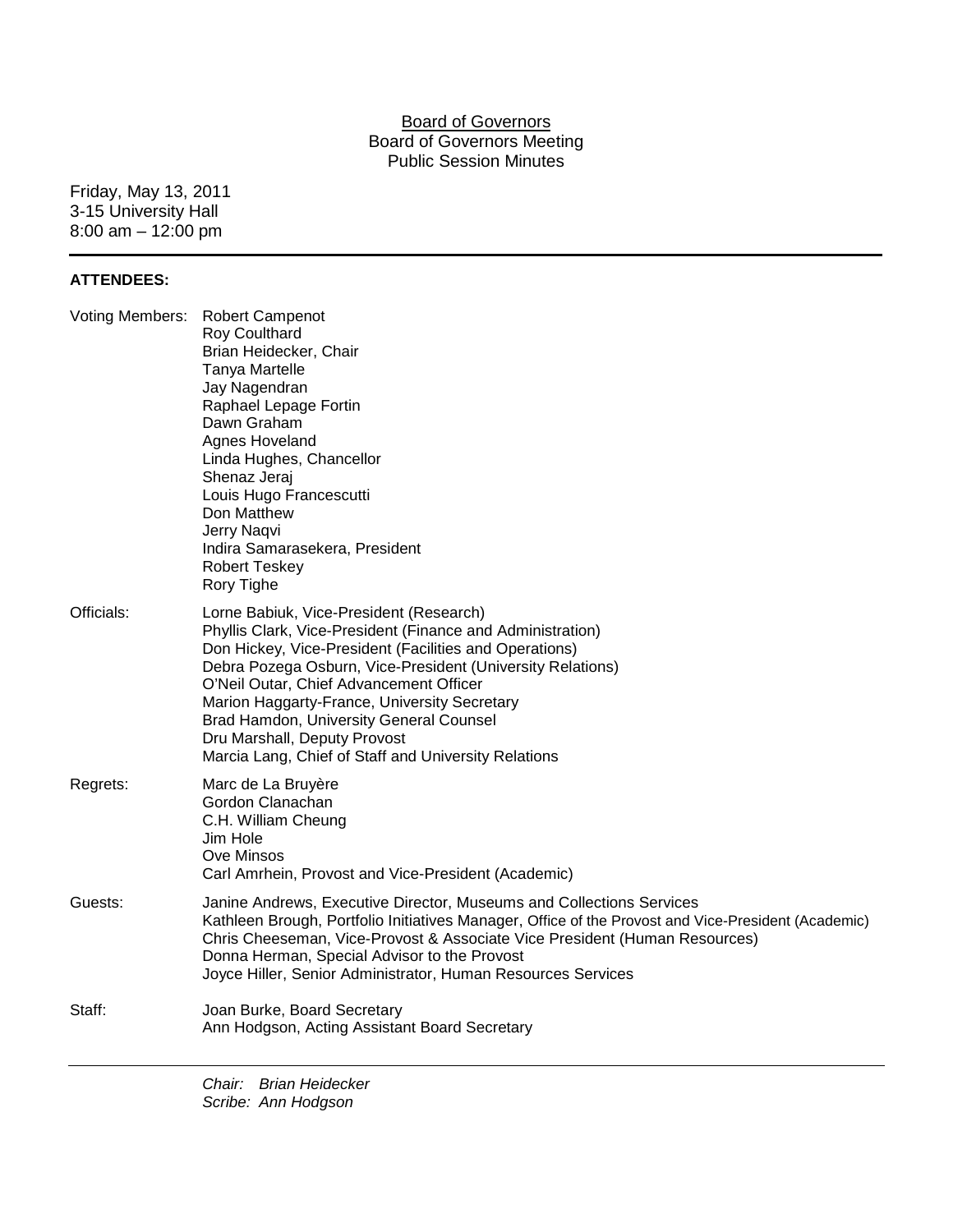# **OPENING SESSION**

### **1. Chair's Session**

### 1.1 Call to Order and Confirmation of Quorum

The Board Secretary, Ms. Burke, confirmed that the attendance constituted quorum. The Board Chair called the meeting to order at 8:05 a.m.

The Chair welcomed all Board members and invited guests, and noted that members: Mr. Gordon Clanachan, Mr. Marc de La Bruyère, Mr. Jim Hole, and Mr. Ove Minsos were, unfortunately, unable to be in attendance. He informed members of the Provost's unexpected absence, and noted that there had been a death in his family, and asked that sincere condolences, on behalf of the Board of Governors, be passed on to Dr. Carl Amrhein. Mr. Heidecker advised that Acting Provost, Dr. Dru Marshall, would represent Dr. Amrhein; and Mr. Robert Teskey would represent Committee Chairs: Mr. De La Bruyère and Mr. Clanachan during the respective committee reports.

The Board Chair warmly welcomed new members: Ms. Dawn Graham (Public Member); Mr. Rory Tighe (Students' Union President); and Mr. Rafael Lepage Fortin (Students' Union Board of Governors Representative); and extended sincere congratulations on their appointments to the Board of Governors.

### 1.2. Approval of Public Session Agenda

Motion: Matthew/Teskey

THAT the Board of Governors approve the Open Session Agenda, as circulated.

**CARRIED**

# 1.3. Conflict of Interest – Opportunity for Declaration Related to the Agenda

The Board Chair made note of the following:

- o The University of Alberta has policy and procedure in place for Conflict of Interest and Conflict of Commitment, and Board members make annual disclosures.
- o In addition, Board members must declare any conflict related to the Board Agenda of each meeting and, in the event of such conflict, absent themselves from the discussion and voting on the item.
- o The *Post-Secondary Learning Act,* Section 16(5) states that: *The members of the board must act in the best interests of the university.*

The Board Chair invited members to declare conflicts of interest related to the Open Session Agenda of the meeting. The Board Chair received an expression of potential conflict from Mr. Teskey, in regards to a information reporting item under the Board Audit Committee's Report: *7.1. TEC Edmonton Annual Report* in consideration of Mr. Teskey's current membership on the TEC Board of Directors;

The Board Chair observed no further declarations and declared that the question was duly asked and answered.

#### 1.4 Chair's Remarks

The Board Chair indicated that the Closed Session agenda incorporates time and opportunity for members to hold a round-table discussion of the 2011 Board Evaluation results.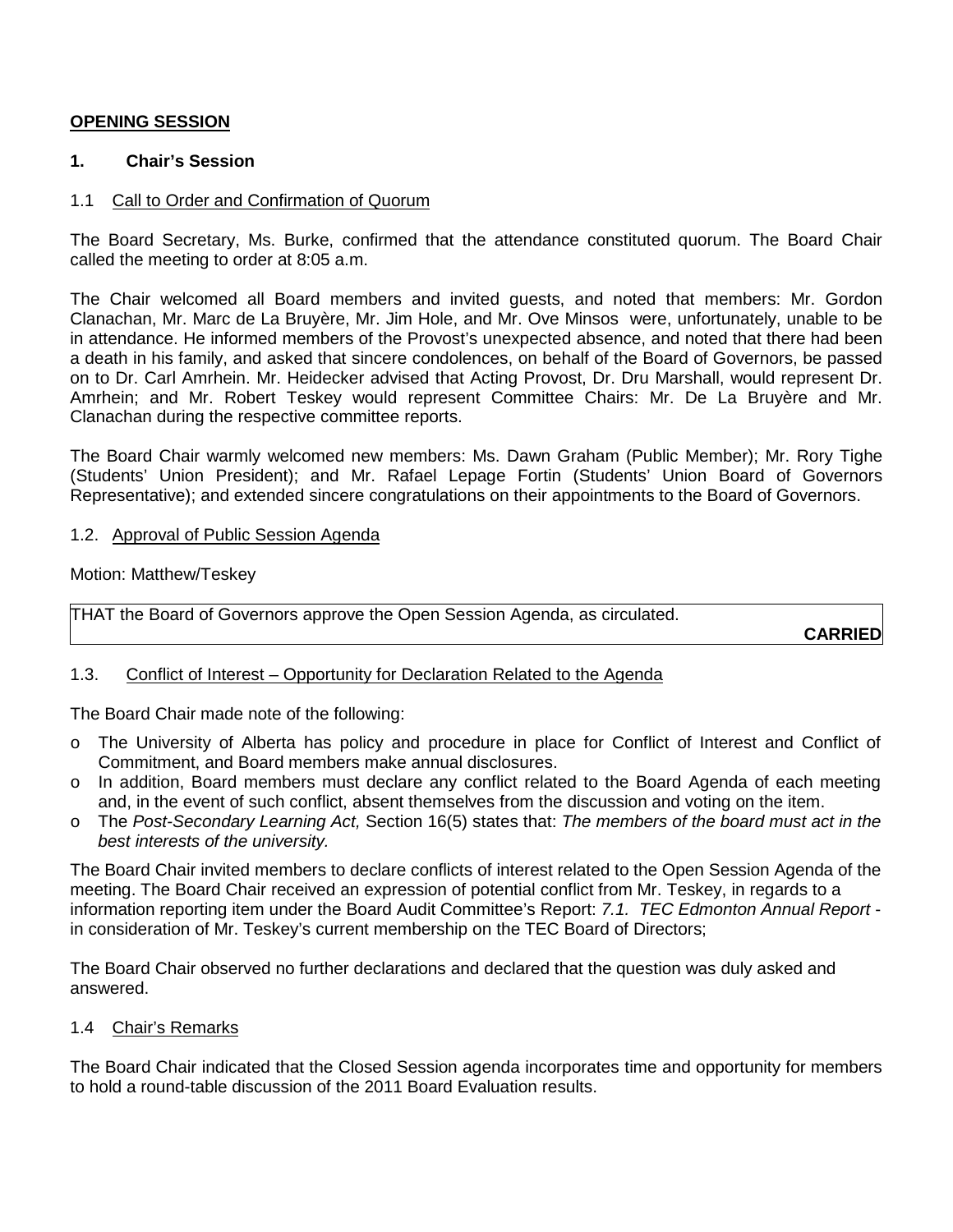# 2. Report of the President

Agenda documentation is attached to these Minutes as Item 2.

The President provided highlights on her achievements under the four cornerstones of *Dare to Discover,* as presented within her *Report to the Board, and* included details on her activities, as outlined in the *Record of the President's Schedule: 26 March to 26 April, 2011.* In addition to her written report, the President provided a detailed verbal report under four main current topics of interest, which included:

# **End of Academic year –** *reflecting on the major accomplishments and achievements of 2010-2011, including the***:**

- o welcoming of just over 7500 student into first year; convocating approximately 6700 students in June;
- o completing of a new academic plan—*Dare to Deliver 2012-2017*;
- o announcing of recent teaching achievements two more 3M Undergraduate Teaching award winners;
- o arrivals of four Research Chairs and their teams, continuing the expansion of the *Alberta Helmholtz Initiative*;
- o U of A's growth as a global player, tackling global challenges such as water and energy supply; security; environmental sustainability, arctic resources;
- o U of A's global leadership and research contributions, working to solve problems including chronic diseases such as diabetes, and public health challenges such as obesity;
- o engaging of the greater community with events such as the highly successful *Festival of Ideas*; collaborating closely with the City of Edmonton and other partners in mounting the *Expo 2017 bid*; developing the *Edmonton Think Tank*.
- o showcasing of the U of A by maintaining consistent and positive government relations with all the orders of government;
- o receiving the *APPLE Schools* gift of \$15 million from Mr. Allan Markin, building on his \$5 million initial investment into the pilot project;
- o U of A's ranking as one of *Canada's Top 50 Green Employers* for a third consecutive year; establishing an Office of Sustainability to oversee and create awareness about the university's many environmental initiatives; collaborating with Facilities and Operations in ensuring that all new provincially funded campus buildings are built to at least a Leadership in Energy and Environmental Design Silver certification standard;
- $\circ$  Successfully phasing in GMAIL, with over 48,000 users making the switch.

# **Premier's Council for Economic Strategy: Shaping Alberta's Future** *– identifying key initiatives for the University of Alberta, including the:*

- o outlining of the Premier's vision detailed in five themes (flagship initiatives) included within the Council's Report; effectively positioning Alberta as a global leader, and energy centre;
- o acknowledging of the important role that the province's post-secondary sector must play in ensuring Alberta's continued success and future prosperity; identifying the U of A as an instrumental partner in helping Alberta achieve the objective of the council's third theme—*preparing the province to prosper in a global economy*;
- o exploring of a proposed *Alberta Institute for Advanced Technology (AIAT) Institute;* providing lab space, business training and a home for ventures in their early stages; offering postgraduate degrees only, while professors would be focused on research performance rather than teaching; noting that:
	- *an estimated annual investment of between \$50 million to \$100 million would be needed to initially fund the institute*
	- *similar institutions exist in Israel, Germany, Taiwan, Singapore and Finland, but none in Canada*
	- *this would be a major opportunity for U of A—South Campus*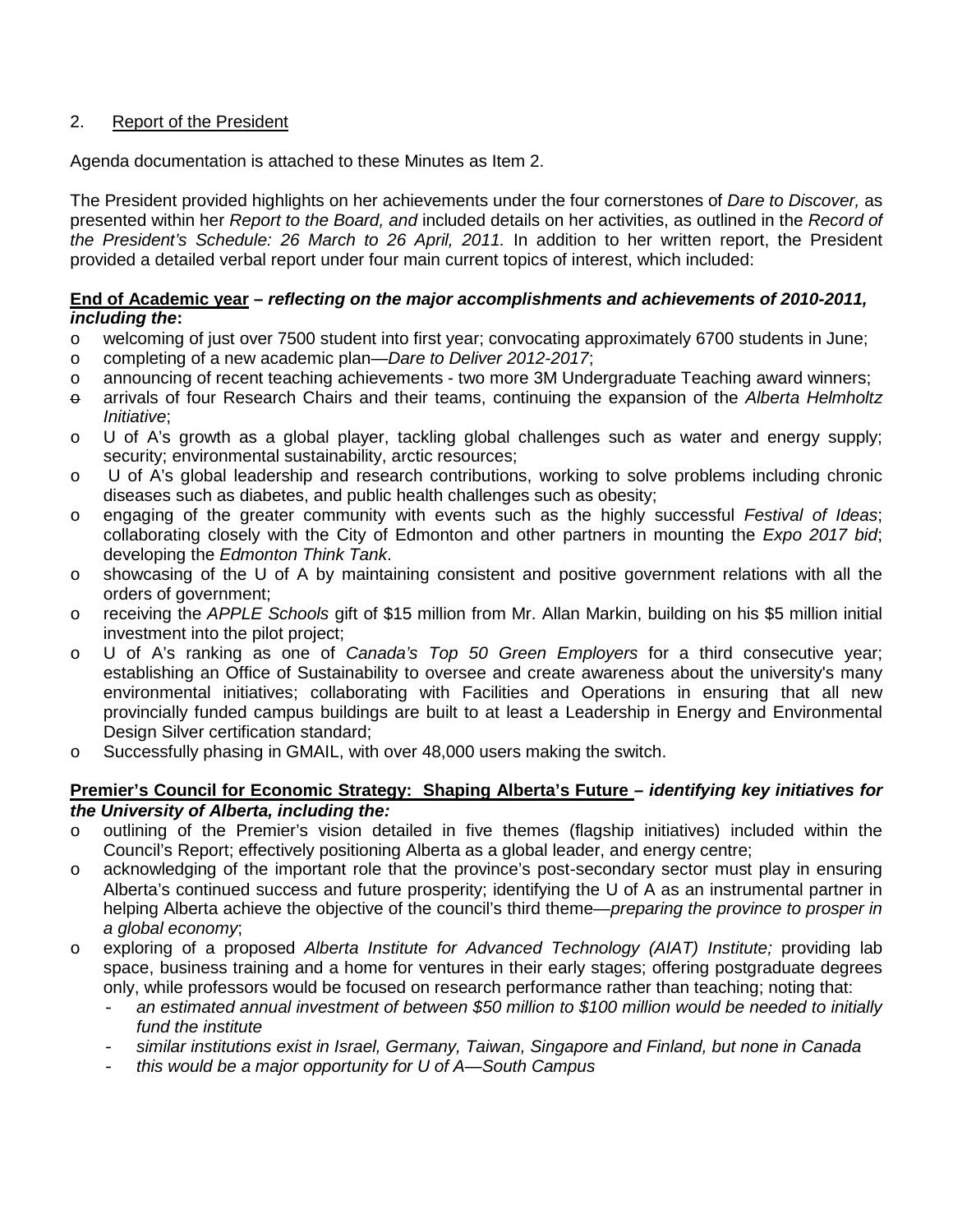# **Global Engagement** *– briefing on key missions to Germany and Israel*

- *Israel (April 9-15)* visiting three universities: Technion, the Israel Institute of Technology; the Weizmann Institute of Science; and the Hebrew University of Jerusalem:
	- o *Each institution showcased their culture of innovation and entrepreneurship, and their investment into science and technology, creating opportunities to explore research partnerships in the areas of resources development following a recent significant discovery of oil shales and natural gas in Israel, potential to provide research and expertise*
- *Germany (April 6-8)* formalizing the Helmholtz-Alberta Initiative by signing the research consortium agreement with the Helmholtz Association of German Research Centres:
	- o *Engaged in meetings and activities to promote U of A initiatives, including the hosting of a roundtable dinner in Germany; continuing to build relations to attract German students to the U of A; planning a future visit by the U15 Presidents to Germany's "Technology Park" (linked to Hemholtz University) demonstrating the building of companies;*

### **Federal Election** *- sharing perspective on the recent election results, and the impact to the University of Alberta, such as:*

- achieving a majority Conservative Government to the U of A, this outcome enables long-term planning and engagement, and maintaining government relations;
- the Federal Budget, presented in February, responded positively to universities, with a focus on financial order and fiscal responsibility;
- establishing good relations between the U-15 Presidents and the Prime Minister, leading to continuing communications with universities

### **Discussion**

The President strongly encouraged Board members to read the report of the Premier's Council for Economic Strategy, and asked for feedback from members with respect to ideas for positioning the University of Alberta.

Members engaged in a thorough discussion on this issue, and explored the idea of a retreat of the Board to discuss strategies.

The Board Chair requested that members read and reflect upon the report over the summer.

# **3. Approval of Public Session Minutes**

# 3.1. Approval of the Public Session Minutes of March 18, 2011

Motion: Naqvi/Nagendran

THAT the Board of Governors adopt the Open Session Minutes of its meeting on March 18, 2011.

**CARRIED**

# **ACTION ITEMS**

# **4. Report of the Finance and Property Committee**

# 4.1. GSA Membership, Health and Dental Plan, and Graduate Student Assistance Program Fees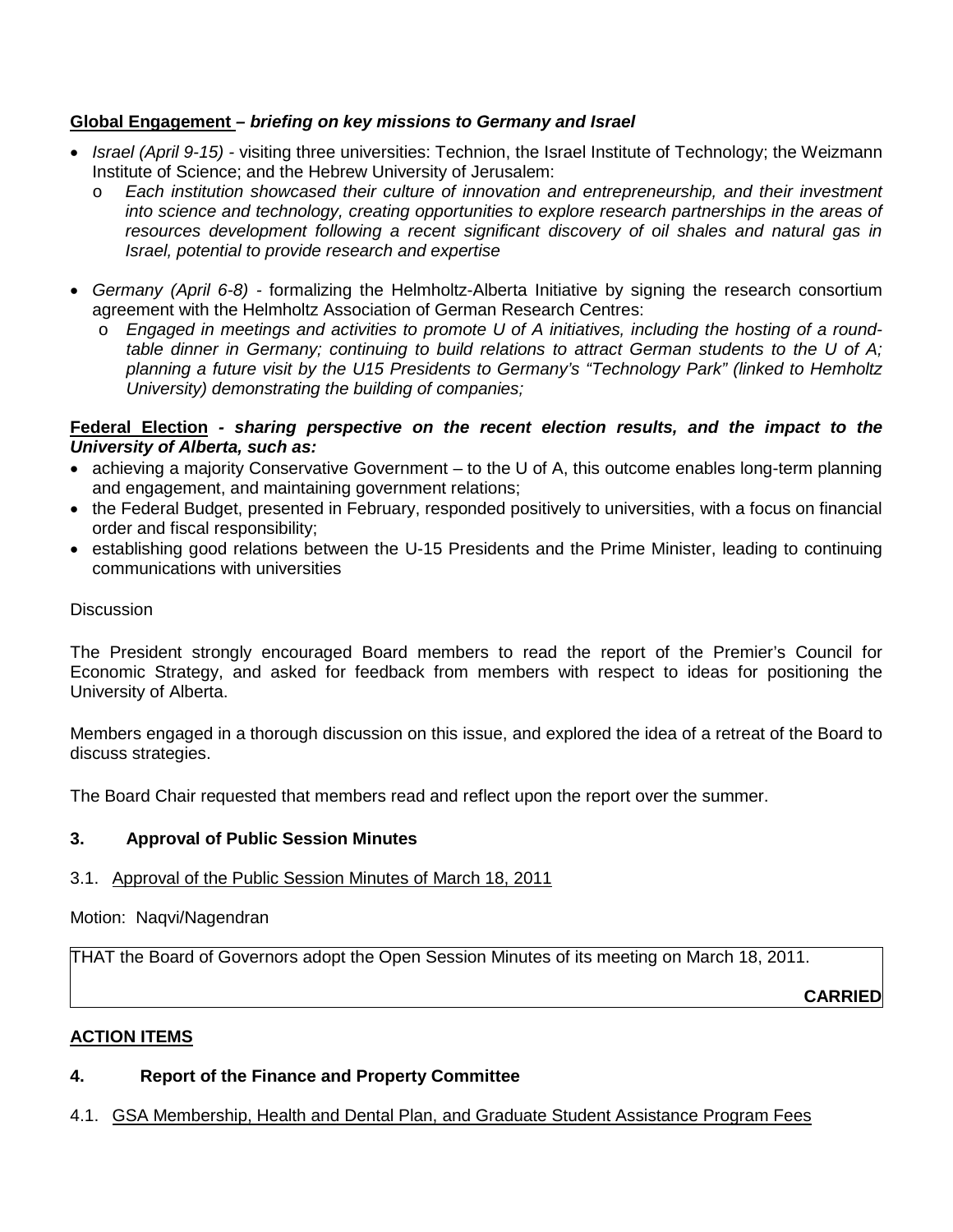Agenda documentation is attached to these Minutes as Item 4.1.

*Presenters:* Roy Coulthard, President, Graduate Students' Association

*Purpose of the Proposal:* To recommend approval of the Graduate Students' Association fees for the 2011-12 academic year.

*Discussion:*

The Chair introduced this annual reporting item, and invited Ms. Phyllis Clark, assisted by Mr. Roy Culthard, to present the GSA Membership, Health and Dental Plan, and Graduate Student Assistance Program Fees Proposal to the Committee. Ms. Clark provided a brief summary of the GSA program fees, indicating that there were no significant changes put forward.

Mr. Coulthard indicated that the proposed GSA Membership Fees have been increased by \$10 per annum for full time students, and Part time student fees have been increased to 75% of the full time rate to better reflect the benefits accorded to all members as a result of the GSA's advocacy and representative activities. Mr. Coulthard noted that the proposed GSA Health and Dental Plan Fees reflect a 5.0 per cent increase, as recommended by the GSA's insurance broker and approved by the GSA Health and Dental Plan Board; and added that this fee increase positively supports the regular usage and access to a stable quality of services by an increased number of graduate students.

Members were satisfied with the information as reported, and no questions were raised.

Motion: Coulthard/Teskey

THAT the Board of Governors, on the recommendation of the Board Finance and Property Committee, approve the following Graduate Students' Association (GSA) fees for the 2011-12 academic year:

GSA fee for full time students --- \$101.20 per annum GSA fee for part-time students --- \$76.65 per annum Health Plan Fee for full-time students --- \$215.25 per annum Dental Plan Fee for full-time students --- \$162.75 per annum Graduate Student Assistance Program --- \$12.00 per annum

**CARRIED**

#### 4.2. University of Alberta Students' Union 2011-2012 Operating/Referendum Fees

Agenda documentation is attached to these Minutes as Item 4.2.

*Presenters:* Rory Tighe, President, University of Alberta Students' Union

*Purpose of the Proposal:* The Purpose of this Proposal is to recommend an increase to all Students' Union Operating/Referendum fees by CPI (1.00%), with the exception of the Access Fund, which is indexed on an average cost for budgeted administrative costs for the following fiscal year and the average of the total monies dispersed and net transfers to the fund over the previous three (3) fiscal years, pro-rated on a perstudent basis. The Access Fund fee will decrease to \$14.37/term (from \$17.99/term).

The proposal also includes the Faculty Association Fees, which are not indexed at all.

There is one change to the Health and Dental Plan Fee: The Health Plan has decreased to \$105.99/annum (from \$109.34/annum) and the Dental Plan Fee increased to \$107.34/annum (from \$83.00/annum).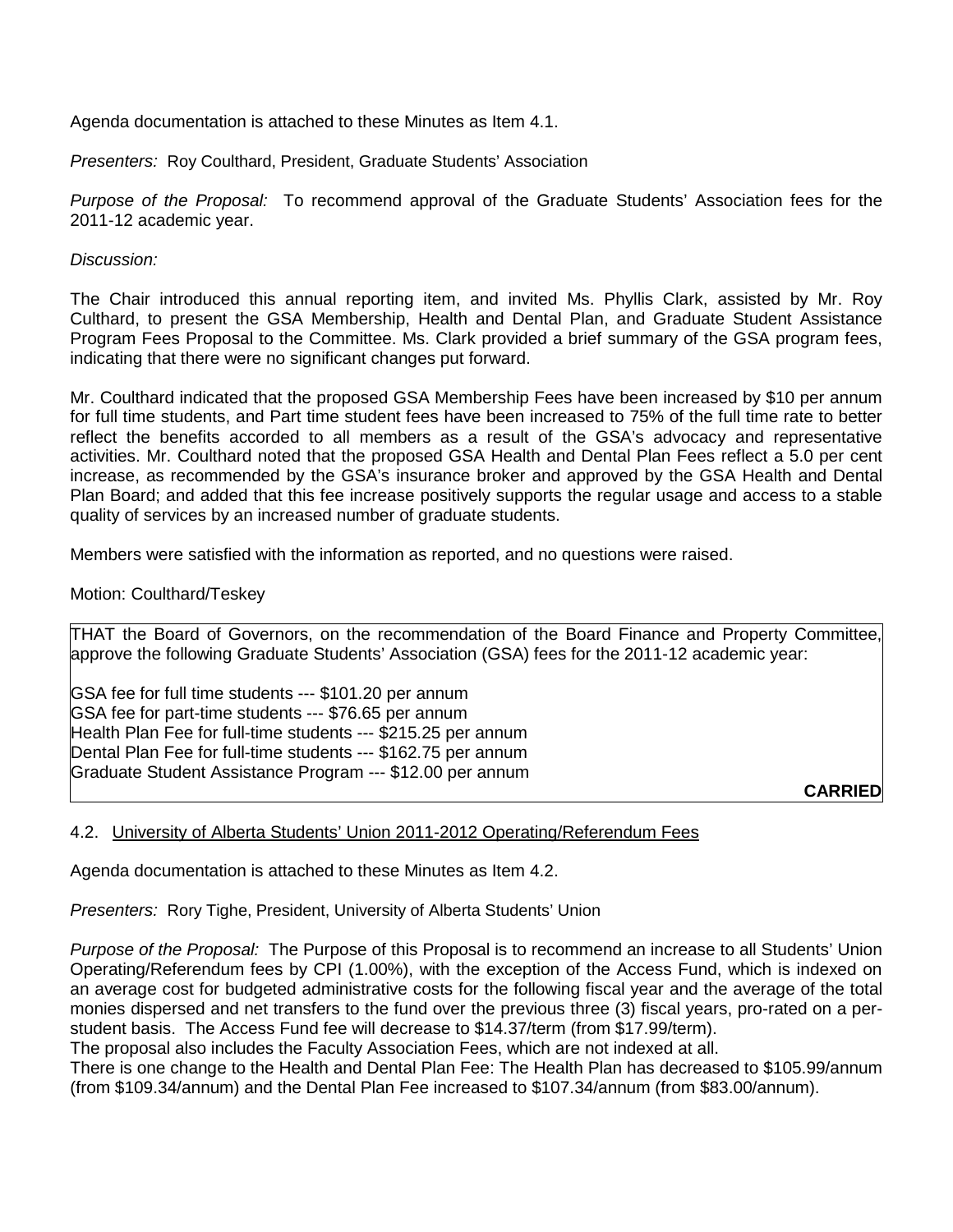#### *Discussion:*

The Chair introduced this annual reporting item, and invited Mr. Rory Tighe to present the proposed University of Alberta Students' Union Fee Schedule 1 for 2011/2012. Mr. Tighe provided a detailed report on the fee schedules to the Committee, and noted that the slight increase to the benefit fees were due to an increase of Undergraduate Student Health plan users, which was anticipated

### Motion: Tighe/Coulthard

THAT the Board of Governors, on the recommendation of the Board Finance and Property Committee, approve the University of Alberta Students' Union Fee Schedule 1 for 2011/2012, as set forth in Attachment l of the agenda documentation, to take effect September 1, 2011.

**CARRIED**

### 4.3. Art Acquisition and Commissioning Procedure (in UAPPOL)

Agenda documentation is attached to these Minutes as Item 4.3.

*Presenters: Dr.* Carl Amrhein, Provost and Vice-President (Academic), Janine Andrews, Executive Director, Museums and Collections Services/University Archives, Kathleen Brough, Portfolio Initiatives Manager, Office of the Provost and Vice-President (Academic)

*Purpose of the Proposal:* Since 1912, The University of Alberta has collected outstanding works of art for the purposes of teaching, research, community engagement, enhancement of the University environment and in support of the University's vision and mission. The Art Acquisition and Commissioning Procedure ensures established procedures are followed and the appropriate expertise and skills are available when adding works of art to the University of Alberta Art Collection. This assists the University in meeting its fiduciary, legal and ethical obligations in maintaining a world-class collection of art in public trust. Museum works of art, unlike other museum objects, have the potential to be acquired campus-wide thus requiring a procedure to ensure focused institutional collecting.

#### *Discussion:*

The Chair invited Dr. Dru Marshall to present the proposed Art Acquisition and Commissioning Procedure. Dr. Marshall, assisted by Ms. Janine Andrews and Ms. Kathleen Brough, introduced the procedure, and related procedural requirements. Ms. Andrews outlined the overarching vision and strategy steering the parent *Museums and Collections* policy, and provided a detailed review of the proposed procedure, created to enhance clarity and provide guidance to the University community. In addition, Ms. Andrews outlined the principles supported by this new procedure, established to protect the University, and University Collections from associated risks.

#### Motion: Francescutti/Teskey

THAT the Board of Governors, on the recommendation of the Board Finance and Property Committee, and General Faculties Council, approve the proposed Art Acquisition and Commissioning Procedure, an associated procedure of the University of Alberta Museums and Collections Policy, as set forth in Attachment 1, for inclusion in the University of Alberta Policies and Procedures On Line (UAPPOL), to be effective upon approval.

#### **CARRIED**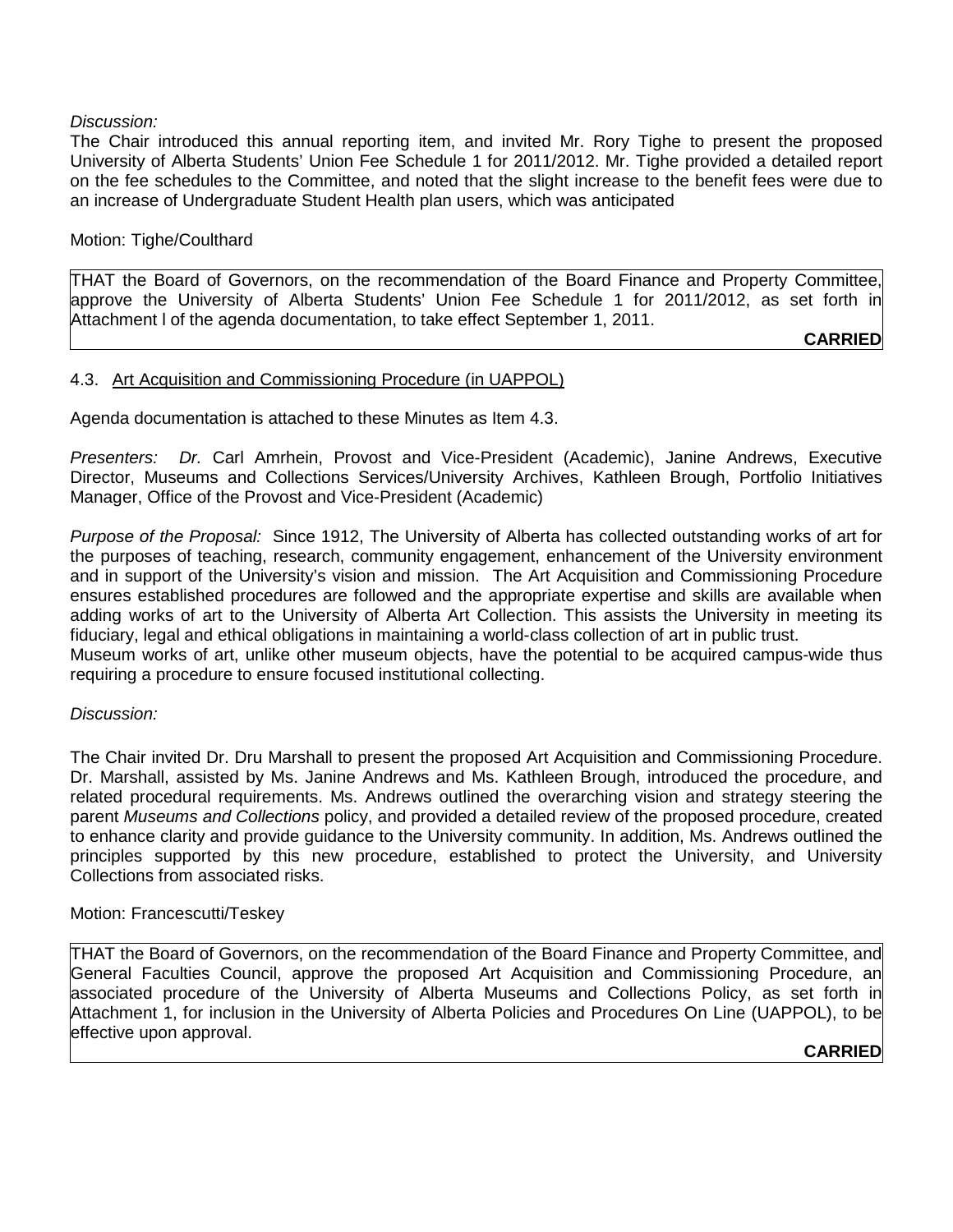# **5. Report of the Human Resources and Compensation Committee**

# 5.1. Human Resource Policy Suite (in UAPPOL)

Agenda documentation is attached to these Minutes as Item 5.1.

*Presenters:* Dr. Dru Marshall, Deputy Provost, Chris Cheeseman, Vice-Provost & Associate Vice President (Human Resources), Donna Herman, Special Advisor to the Provost, Joyce Hiller, Senior Administrator, Human Resources Services.

*Purpose of the Proposal:* To consider and approve the proposed Human Resource Policy Suite and related documents.

### *Discussion:*

The Chair invited Acting Committee Chair, Mr. Robert Teskey, to introduce this item. Mr. Teskey provided an overview of the proposed overarching policy, and clarified that the full Human Resource Policy Suite comes before the Board of Governors for consideration and approval, but subsequently the respective Vice-Presidents will manage the procedures/procedural changes within the policy, without having to return to the Board of Governors for ongoing approval.

Dr. Marshall, assisted by Ms. Herman and Ms. Joyce Hiller, reported on the lengthy and significant consultation process that had been undertaken on this proposal, including review by the full General Faculties Council. She added that a communications plan is being developed to ensure that the campus community is aware of the policy and procedures and expressed appreciation to Dr. Cheeseman, Ms. Herman and Ms. Hillier for their exhaustive efforts in guiding this proposal through the development and approval process. Dr. Marshall, Ms. Herman and Ms. Hiller responded to questions from Committee members.

# Motion: Teskey/Jeraz

THAT the Board of Governors, on the recommendation of the Board Human Resources and Compensation Committee, and General Faculties Council, approve:

- a) The proposed UAPPOL human resource policies and procedures, as set out in Attachment 1; and b) The corresponding rescission or deletion of existing GFC Policy Manual Sections 5 (Academic Staff, Academic Staff Agreements), 18 (Associate Faculty) and 48 (Employment Policies), in part or in total, as set out in Attachment 2; and
- c) The corresponding rescission of the following existing UAPPOL Policies and Procedures Employment Policy; Conditions and Benefits of Employment Policy; Advertising of Administrative Professional Officer Vacancies Procedures; Advertising of Faculty Vacancies Procedure; Advertising for Faculty Service Officer Vacancies Procedure; and Advertising for Librarian Vacancies Procedure,

all to take effective on July 1, 2011.

**CARRIED**

#### 5.2. Death of a Member of U of A Community – Proposed University Response Policy (in UAPPOL)

Agenda documentation is attached to these Minutes as Item 5.2.

*Presenters: Dr. Dru Marshall, Deputy Provost, Kathleen Brough,* Portfolio Initiatives Manager, Office of the Provost and Vice-President (Academic)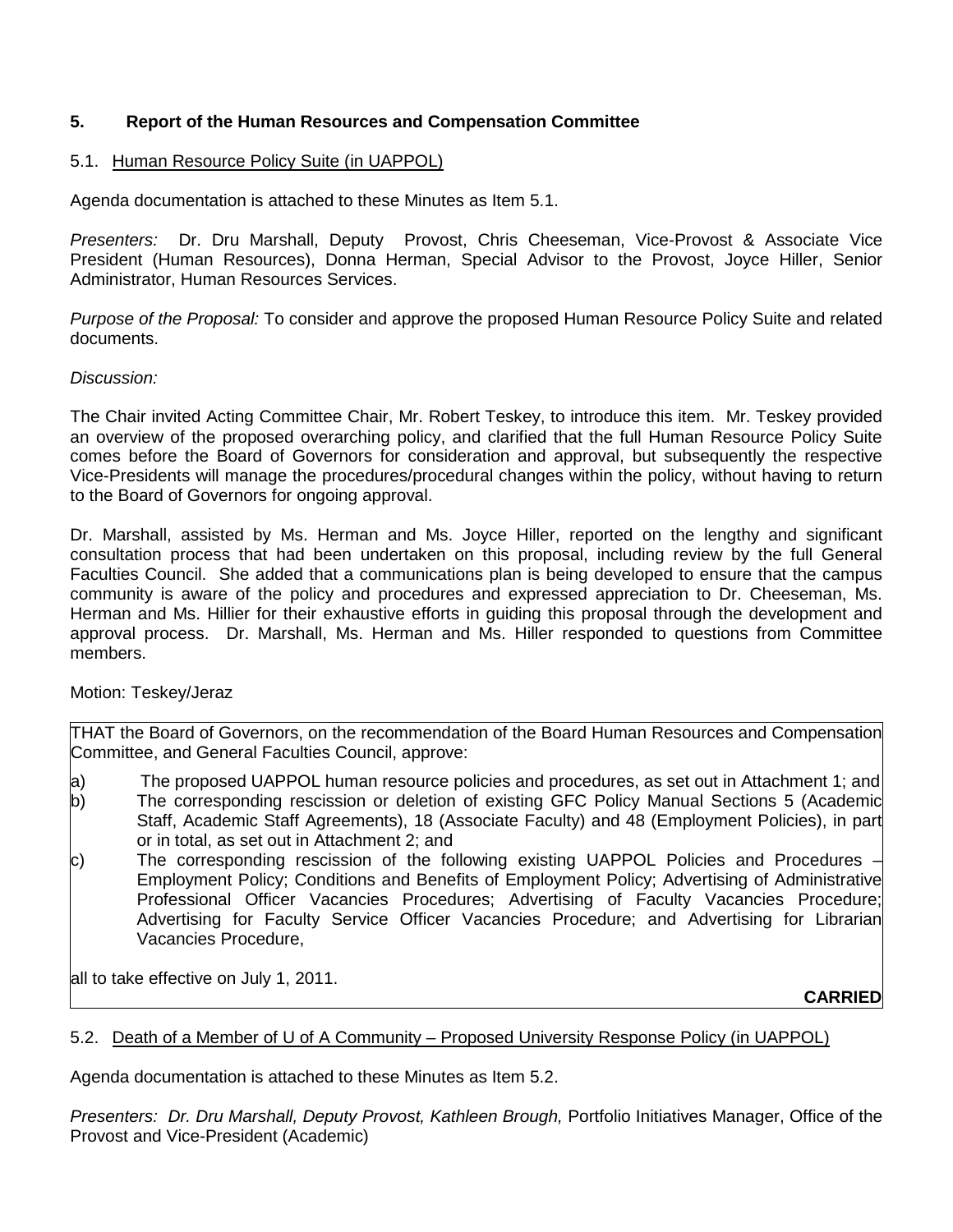*Purpose of the Proposal:* To update and newly articulate the University's approach to responding in the event of the death of a member of the University community and to provide procedures relating to the institutional response to the death of a student or a staff member.

*Discussion:*

The Chair invited Dr. Dru Marshall to introduce the item. Dr. Marshall reported that the new policy and attendant procedures reflect current best practices for institutional response, and have been drafted broadly enough to accommodate all categories of university staff. Ms. Brough provided a detailed review of the University Response policy and associated procedures.

Ms. Brough reviewed in detail the proposed changes to the policy and procedures and responded to questions from members. .

### Motion: Teskey/Matthew

THAT Board of Governors, on the recommendation of the Board Human Resources and Compensation Committee, and General Faculties Council, approve:

- a) the proposed new Death of a Member of the University Community University Response Policy and associated procedures, as submitted by the Office of the Provost and Vice-President (Academic), as set forth in Attachment 1, and
- b) the corresponding rescission of GFC Policy Manual Section 108.14 (University Response to a Student Death) and MAPPS (Manual of Administrative Policies and Procedures) #01-030-005 (Death of a Member of the University Community),

all to take effect upon final approval.

**CARRIED**

# **6. Report of the Board Chair**

#### 6.1. Appointments to Board Committees

Agenda documentation is attached to these Minutes as Item 6.1.

*Presenter:* Brian Heidecker, Chair, Board of Governors

*Purpose of the Proposal:* The Board of Governors annually reviews the recommendations of the Board Chair for appointments to Board Standing and Other Committees; other appointments are made as required. These appointments reflect the change in undergraduate student representation on the Board as a result of recent student elections; the conclusion of Public membership(s); and the appointment of new Public Member(s) of the Board which changes the status of membership on Board committees.

#### *Discussion:*

The Board Chair reported on the *Conclusion of Committee Board Membership* of:

- o Mr. Sol Rolingher Vice-Chair/Member, Board Human Resources and Compensation Committee, Vice-Chair/Member, Board Learning and Discovery Committee, Chair/Member, Safety, Health & Environment Committee;
- o Ms. Dawn Graham General Public Member, Audit Committee;
- o Mr. Nick Dehod Member, Board Finance and Property Committee, Board Safety, Health & Environment Committee;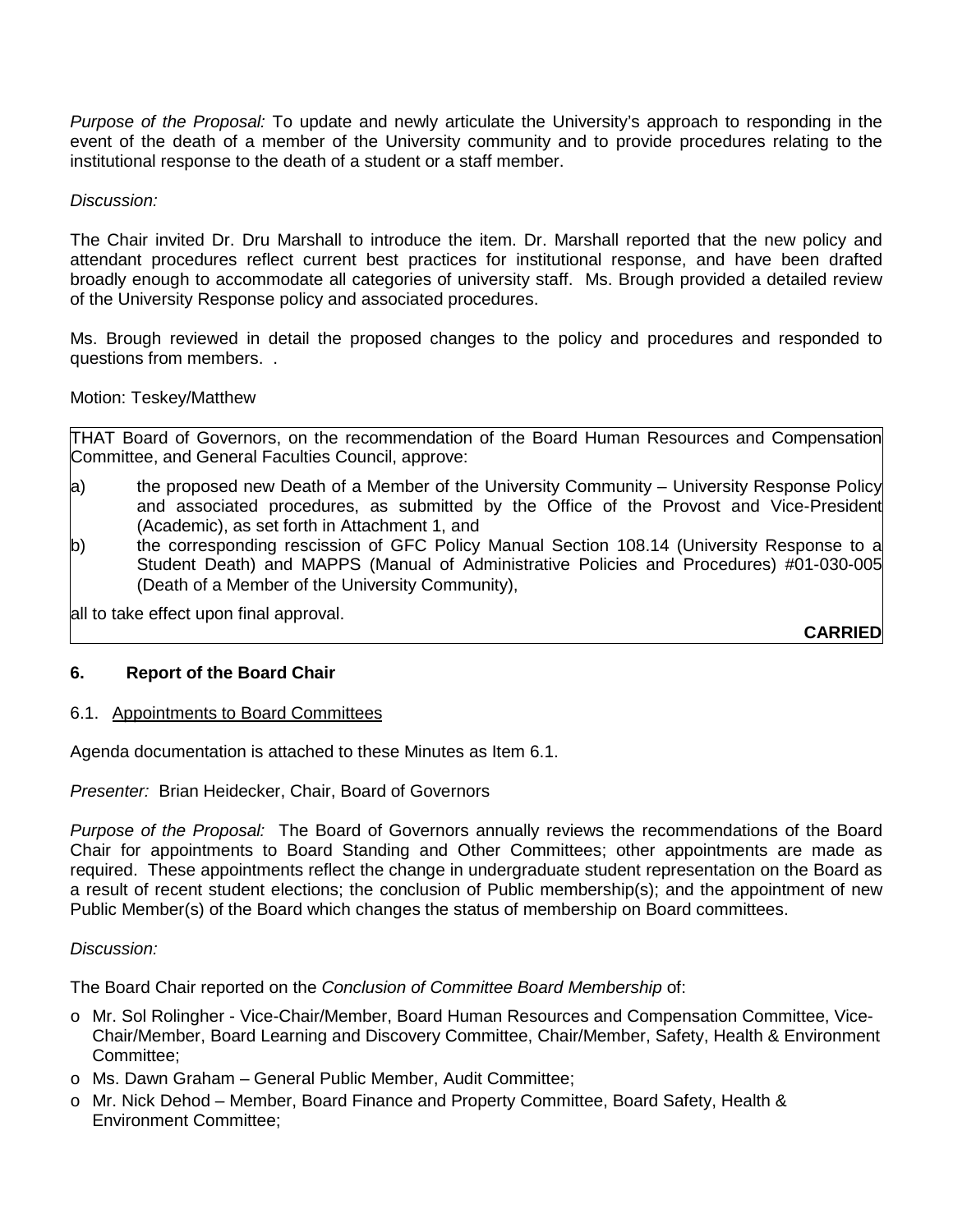o Mr. Craig Turner – Member, Board Learning and Discovery Committee, Board University Relations Committee

Following, the Board Chair presented his recommendations of the following *New Appointments* of:

- o Ms. Dawn Graham as a Board member from the general public to the Audit Committee;
- o Mr. Rory Tighe to the Board Finance and Property Committee, Board Learning and Discovery Committee;
- o Mr. Raphael Lepage Fortin to the Board Safety, Health and Environment Committee, Board University Relations Committee

# Motion: Hoveland/Jeraz

THAT the Board of Governors, on the recommendation of the Board Chair, Mr. Brian Heidecker, approve the appointments to Board and other Committees as set forth in Attachment 1 to the agenda documentation.

**CARRIED**

### 6.2. 2011-2012 Meeting Schedule - Board of Governors

Agenda documentation is attached to these Minutes as Item 6.2.

*Presenter:* Brian Heidecker, Chair, Board of Governors

*Purpose of the Proposal:* To approve the meeting schedule of the Board of Governors for 2011-2012.

#### *Discussion:*

The Chair introduced this item, indicating that the schedules encompasses a three-year rolling schedule – the upcoming 2011-12 year; followed by the years 2012-13, and 2013-14, for schedule planning purposes. Two minor adjustments were noted: the Board Audit Committee meeting time will revert to an 8:00 a.m. meeting start time, providing the opportunity for ample discussion time within the agenda; and a fifteen minute window would be incorporated into Board committee meetings that are scheduled back-to-back.

#### Motion: Coulthard/Matthew

THAT the Board of Governors, on the recommendation of the Board Chair, Mr. Brian Heidecker, approve the 2011-2012 Meeting Schedule for the Board of Governors, as set forth in Attachment 1 of the agenda documentation.

**CARRIED**

# **INFORMATION REPORTS**

# 7. Report of the Audit Committee

Mr. Don Matthew, Chair of the Board Audit Committee, presented the Committee's Report to the Board of Governors, a copy of which is attached to these Minutes as Item 7. In addition, Mr. Matthew added that there remains uncertainty for the framework in preparing financial statements, as a result of the impending changes in accounting standards, adding that Ms. Phyllis Clark will keep the Audit Committee posted on the anticipated decision by the AET Ministry.

He also noted that at the April 18 meeting, Audit Committee members received two impressive comprehensive reports and presentations, one by Mr. Chris Lumb, CEO of TEC Edmonton, and the other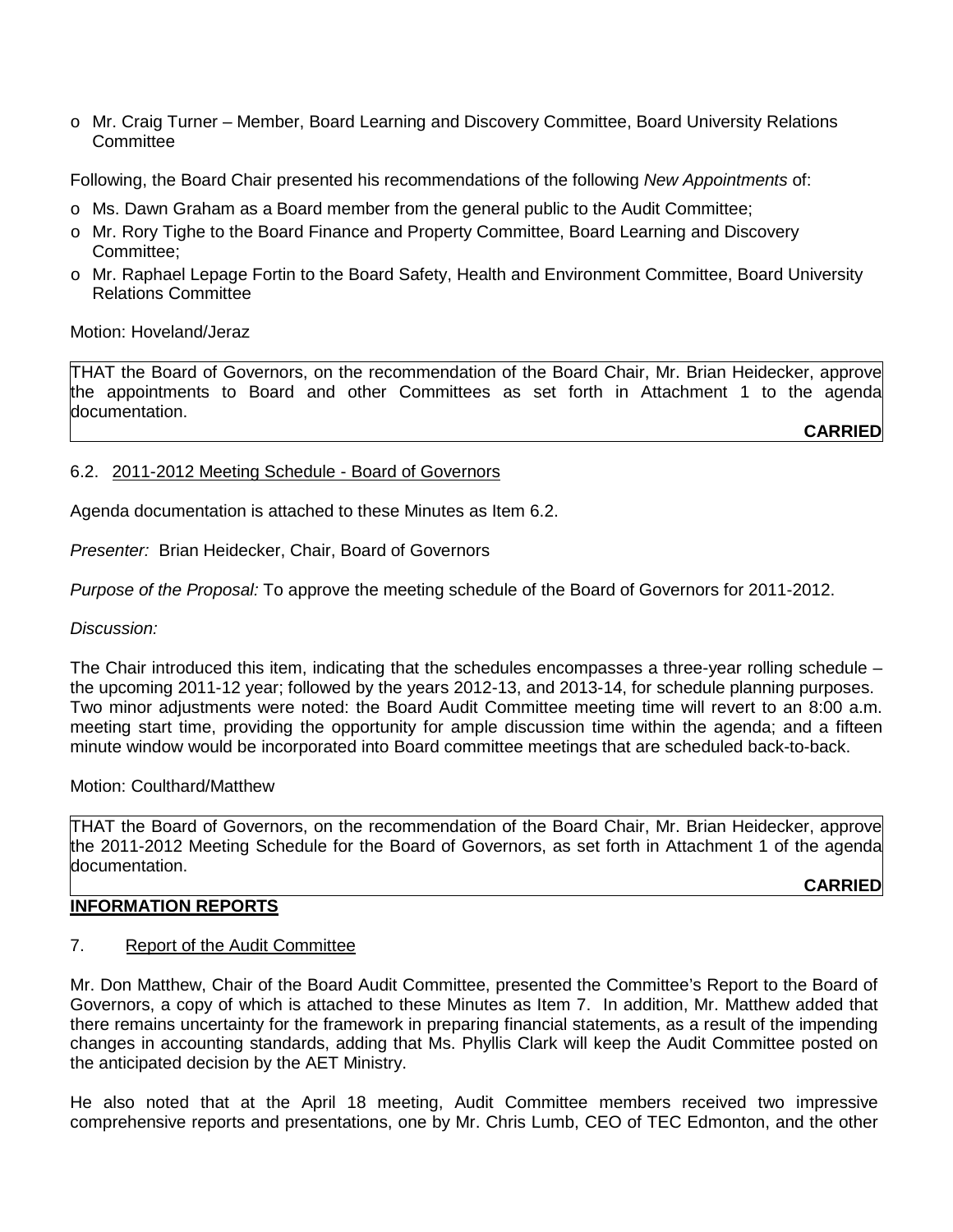by Mr. Philip Stack, Associate Vice-President (Risk Management Services) on the University`s Insurance Coverage and Risk Assessment.

# 8. Report of the Finance and Property Committee

Mr. Robert Teskey, presented the Board Finance and Property Committee report to the Board of Governors, on behalf of Mr. Gordon Clanachan, a copy of which is attached to these Minutes as Item 8. In addition, Mr. Teskey indicated that the Finance and Property Committee also received the TEC Edmonton annual report and it's May 3<sup>rd</sup> meeting, and invited Vice-President (Research), Dr. Lorne Babiuk to address the report. Dr. Babiuk provided a brief overview of the budget process within TEC Edmonton, and indicated that TEC Edmonton is being acknowledged and recognized by the Province, as a developing hub of research related activities, including job commercialization of intellectual properties, and serving as a valuable bridge to the City of Edmonton.

Dr. Babiuk added that his Office is pleased to implement the positive feedback it received from the committee members, creating opportunities to further shape TEC Edmonton. A copy of the annual report (TEC Edmonton) will be made available to all members.

# 9. Report of the Human Resources and Compensation Committee

Mr. Robert Teskey, member of the Human Resources and Compensation Committee, presented the Committee's Report to the Board of Governors, a copy of which is attached to these Minutes as Item 9. In addition, Mr. Teskey provided a brief summary of the adoption of the *Term Limits for Deans* procedure by the Committee. D. Marshall added that there was positive consensus amongst the Faculty`s Deans, throughout the procedure development process.

# 10. Report of the Learning and Discovery Committee

Mr. Robert Teskey, Chair of the Board Learning and Discovery Committee, presented the Committee's Report to the Board of Governors, a copy of which is attached to these Minutes as Item 10. In addition, Mr. Teskey briefly addressed the significance of the adoption of *the* University`s new *Academic Plan – Dare to Deliver 2011-2015*. In addition, Mr. Teskey conveyed the extremely positive report, received by the University with respect to the Faculty of Physical Education and Recreation`s – *Academic Review*.

# 11. Report of the University Relations Committee

Ms. Agnes Hoveland, Chair of the Board University Relations Committee, presented the Committee's Report to the Board of Governors, a copy of which is attached to these Minutes as Item 11. In addition, Ms. Hoveland spoke favourable in regards to the successful collaborations with Augustana Faculty and Carmose community, and of the recent BURC trip to Augustana campus, which received participation by several Camrose munipal officials. Ms. Hoveland expressed thanks to trip organizer, Ms. Joan Burke, as well as members of the University Relations team for coordinating a positive experience, and building relations.

Ms. Hoveland reported that the *Serving Through Knowledge,* the University of Alberta's 2011 Report to the Community had been presented on May 10, 2011 (at the Westin Hotel), with printed copies distributed to Board members.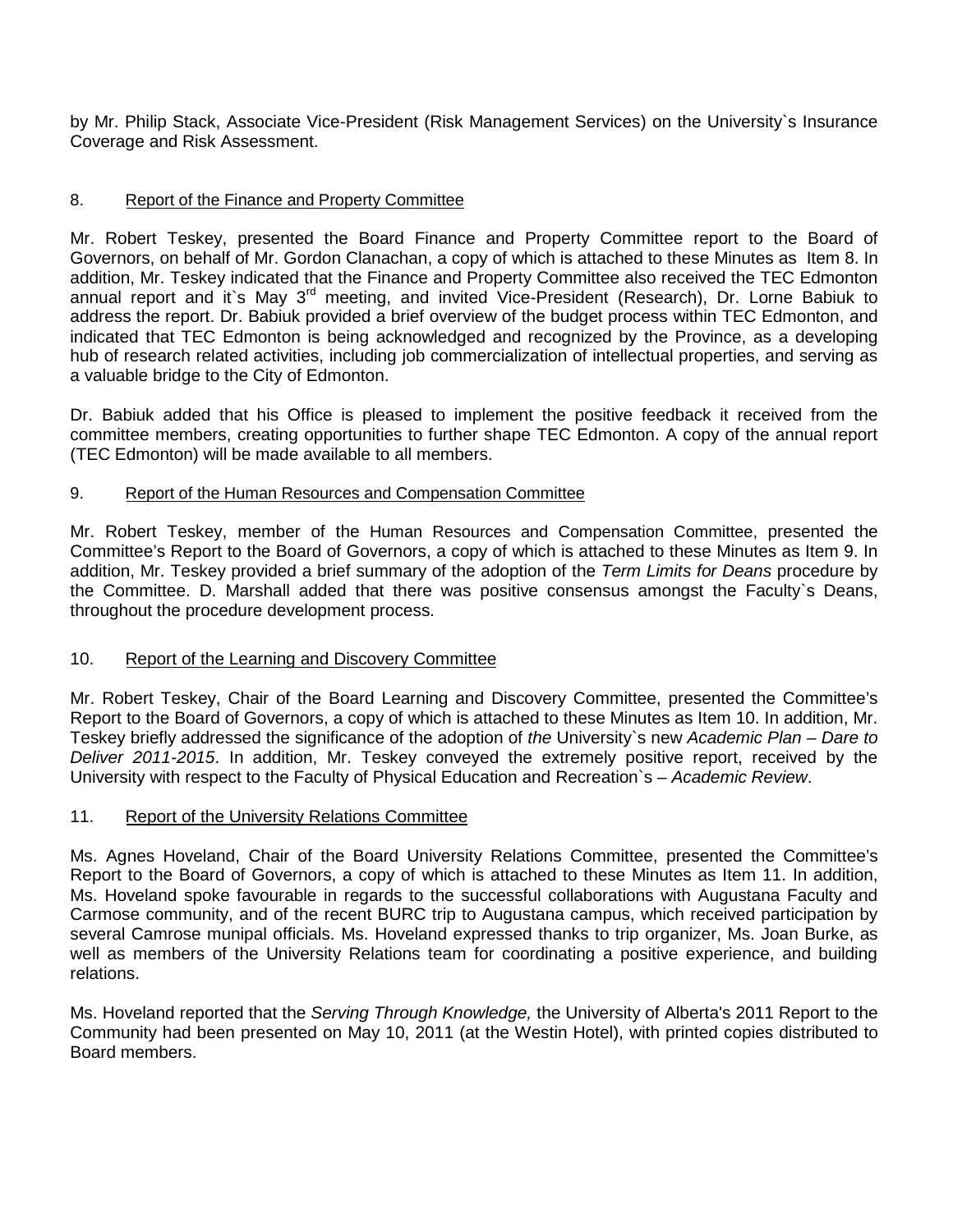# **REGULAR REPORTS**

# 12.1. Report of the Chancellor

Ms. Linda Hughes, Chancellor, presented her report to the Board of Governors. The report is attached to these Minutes as Item 12.1. In addition, the Chancellor provided a brief update on this year`s Honourary Degree recipients, and addressed the Senate`s decision to unfortunately, defer an honourary degree to Mr. Greg Mortenson, in light of the recent developments, as reported in the media. It was agreed by Senate committee members, that no replacement will be made at this late date in the Spring Convocation, and alternate arrangements have been suitably made.

Chancellor Hughes also warmly congratulated Ms. Louise Hayes, on her recognition as an Honourary degree recipient.

# 12.2. Report of the Alumni Association

With the absences of Mr. C.H. William Cheung and Mr. Jim Hole, Alumni Association Representatives, no verbal report was provided at the meeting. The Alumni Association (written) Report to the Board of Governors is attached to these Minutes as Item 12.2.

### 12.3. Report of the Students' Union (SU)

Mr. Rory TIghe, Students' Union President, presented the Students' Union Report to the Board of Governors. The report is attached to these Minutes as Item 12.3. In addition, Mr. Tighe expressed thanks to Mr. Nick Dehod for his committee and service, and noted that he is looking forward to continuing collaboration, and participating in a positive year of achievements.

# 12.4. Report of the Graduate Students' Association (GSA)

Mr. Roy Coulthard, President, Graduate Students' Association, presented the Graduate Students' Union Report to the Board of Governors. The report is attached to these Minutes as Item 12.4. In addition, Mr. Coulthard provided a brief report on the Alberta Graduate Council`s First Annual Graduate Conference held in Calgary May 5-7, 2011 (*organized by Doug Horner),* which successfully engaged Alberta graduate students in networking and meetings with industry members; offering a broad scope of personal development opportunities, and interactive activities.

# 12.5. Report of the Association of Academic Staff of the University of Alberta (AASUA)

Dr. Robert Campenot, AASUA Representative, presented the report to the Board of Governors. The Report is attached to these minutes as Item 12.5.

#### 12.6. Report of Non-Academic Staff Association (NASA)

Ms. Tanya Martelle, NASA Representative, presented the report to the Board of Governors.

# 12.7. Report of the General Faculties Council (GFC)

Dr. Louis Francescutti, Representative from the General Faculties Council, presented the report to the Board of Governors. The Report is attached to these minutes as Item 12.7.